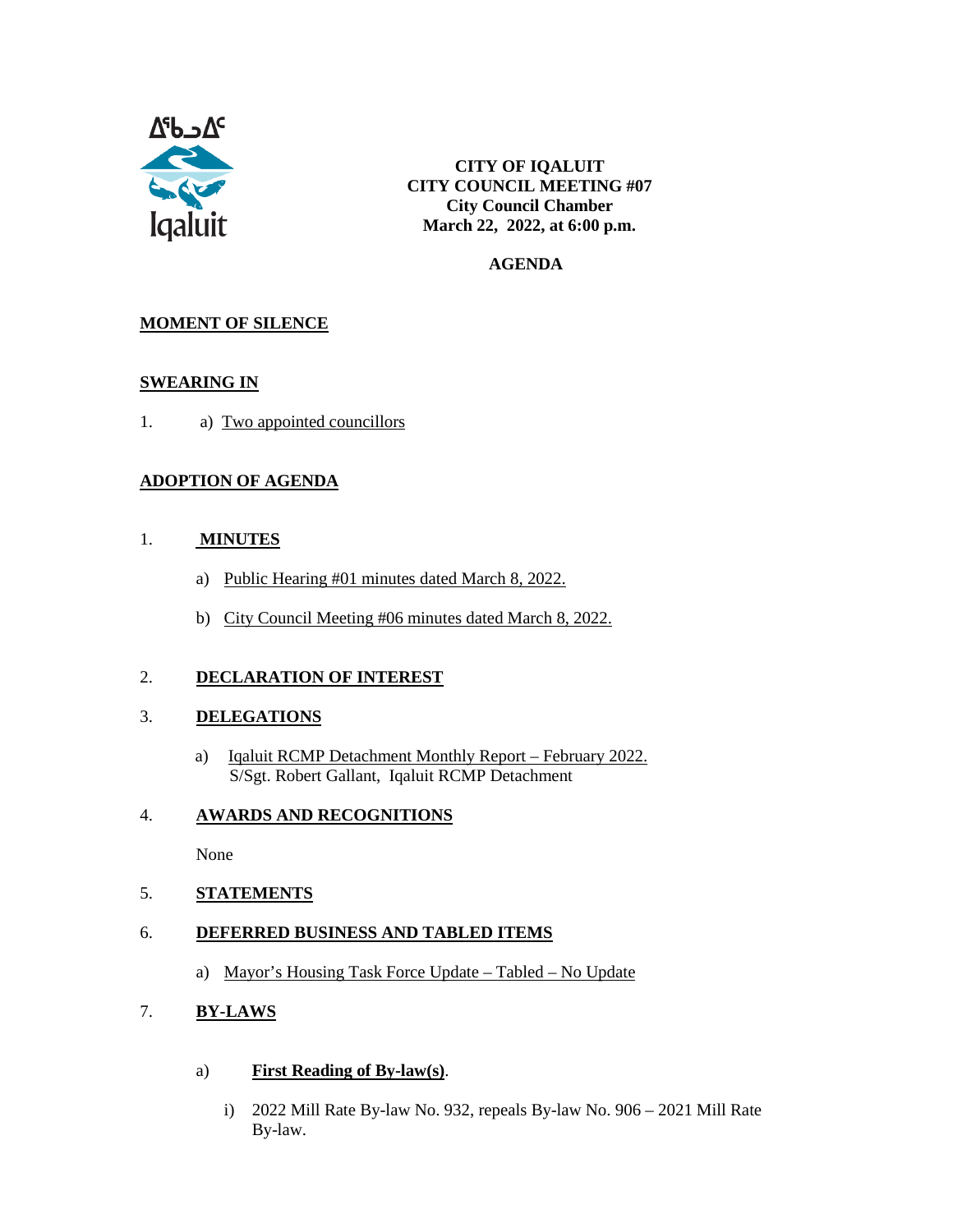- ii) By-law No. 933 , Consolidated Fees and Charges By-law Amendment.
- iii) By-law No. 935, Non Profit and Charitable Organizations Property Tax Relief By-law.

#### b) **Second Reading of By-law(s)**

- i) 2022 Mill Rate By-law No. 932, repeals By-law No. 906 2021 Mill Rate By-law.
- ii) By-law No. 933, Consolidated Fees and Charges By-law Amendment.
- iii) By-law No. 935, Non-Profit and Charitable Organizations Property Tax Relief By-law.
- iv) By-law No. 934, Amendment to Zoning By-law No. 899.

#### c) **Third Reading of By-law(s)**

None

#### 8. **OLD BUSINESS**

None

#### 9. **NEW BUSINESS**

- a) City of Iqaluit Municipal Enforcement Report 2021 Year-End. Rod Mugford, Municipal Enforcement Chief
- b) Appointment for Chair Strategic Planning and Economic Development Committee of the Whole – Verbal. Mayor Bell
- c) Appointment for Chair Grievance Committee Verbal. Mayor Bell
- d) Appointment for Regular Member to the Recreation Committee Verbal Mayor Bell
- e) Iqaluit 2rd Annual Cod Fishing Tournament Support Letter for License ( Consumer Affairs) – Verbal. Mayor Bell
- f) Request for Decision Arnaitok Ice Plant. Sumon Ghosh, Director of Engineering and Capital Planning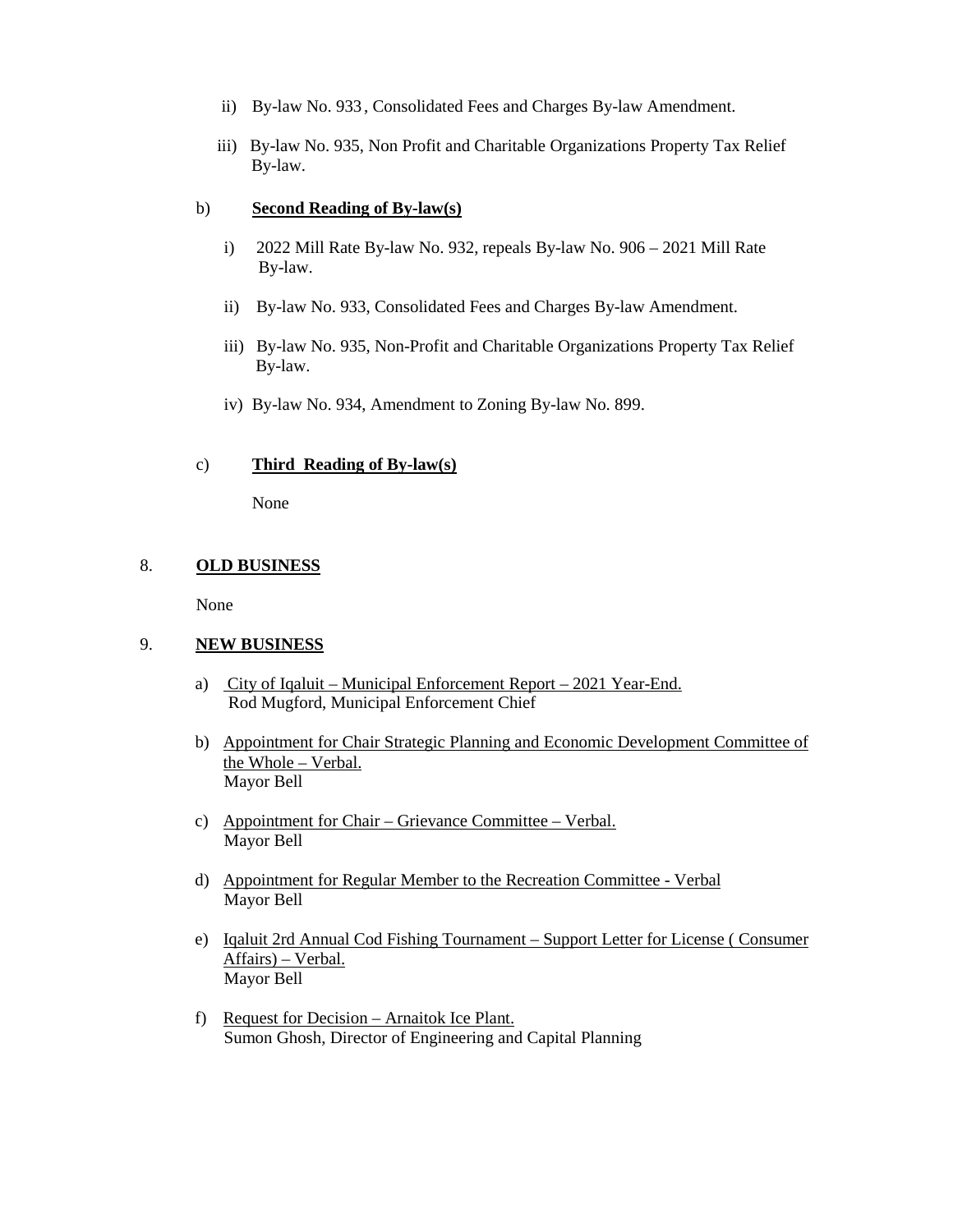## 10. **COMMITTEE REPORTS**

None

## 11. **CORRESPONDENCE**

(2) NRI

### 12. **IN-CAMERA SESSION**

( ) as per Section 22 (2) (a) CTV Act and By-law 526 Section 67

### 13. **ADJOURNMENT**

**Next City Council Meeting April 12, 2022**